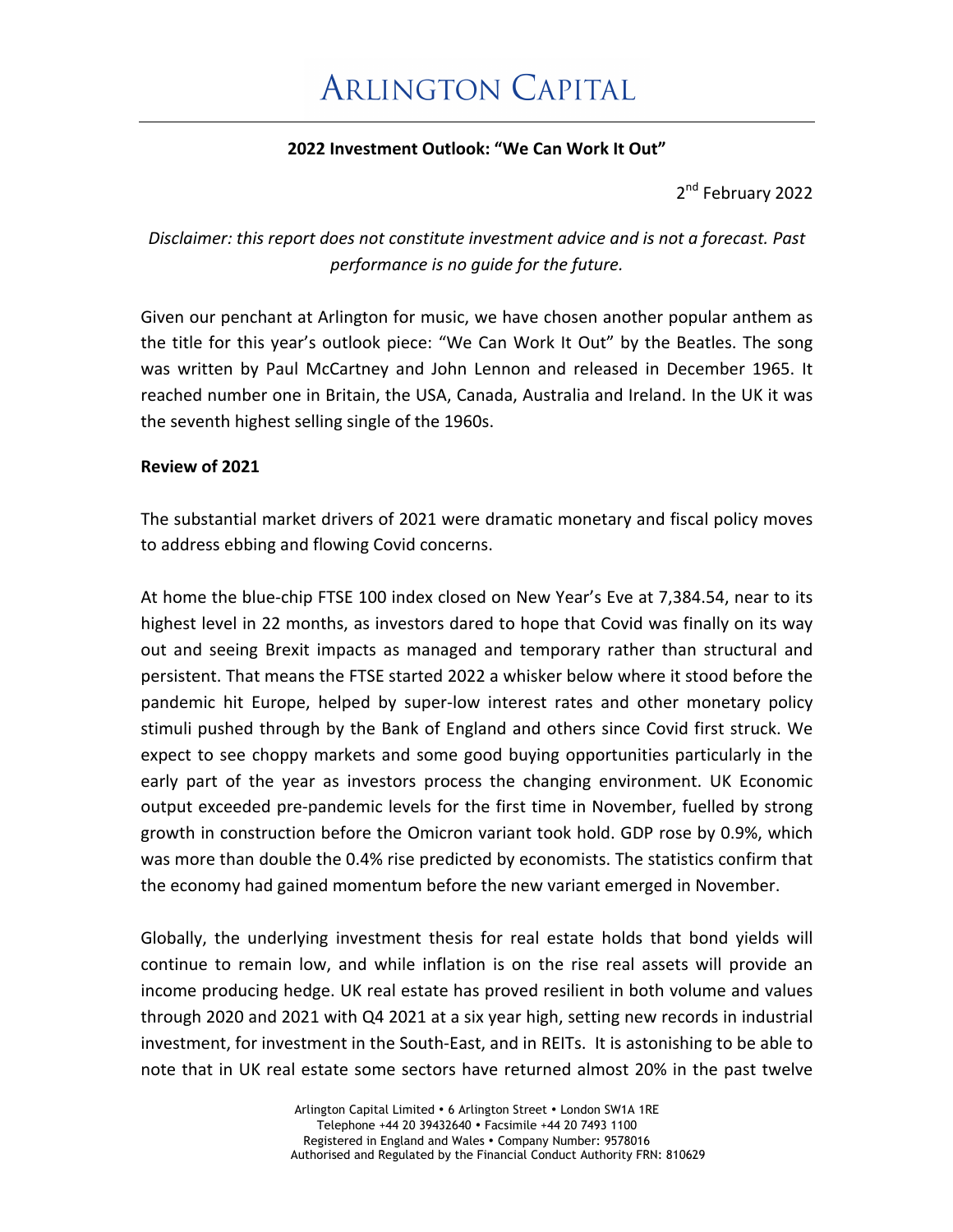# **ARLINGTON CAPITAL**

months. Investment volumes are widely predicted to increase again in 2022. Yield compression is predicted in most segments of the market, especially prime assets in all segments, with uncertainty around construction supplies adding an additional lift to values for finished product, and demand high for ESG tailored demand in offices, life sciences and flexible working environments. There is strong investor demand for supermarkets and the warehousing, logistics and industrial markets remain attractive. As with stocks, international investors had steered away from the UK while Brexit impacts were observed, and now are returning to the market with demand across a wide range of assets and increasingly regional geographies. Yield compression and upwards pressure on interest rates are likely to see investors and lenders preferring more core-plus and value add opportunities, with a strong bias to the green economy.

#### **Economic Outlook**

Now it is increasingly clear the stage is set for 2022 for a year of transition as policy frameworks and economies move back toward the norm. However, hangover effects from Corona remain likely to define the economic and market environment across many economies. Impacts include continued supply-chain disruptions, commodity price fluctuations and an upsurge in demand threatening to keep inflation high globally, with further disruption possible where conflicts emerge. Consequently, we expect market performance in 2022 to be determined by the dynamic interaction between strong economic growth and inflation.

The global economic picture also remains comparatively rosy, with growth to normalize, remaining above its long-term trend but decelerating to a more sustainable rate as fiscal stimulus is gradually removed. We anticipate that inflation will peak in mid-2022 and then start to slowly moderate by the end of 2023 as supply-chain issues resolve, vaccination levels increase, and more employees return to the workforce. The OECD predicts that the UK, Euro zone & US will grow at 5.2%, 4.6% and 3.9% respectively in 2022. These numbers look promising and will power the stock market, but will be subject to revision, possibly downwards, against external forces. The backdrop does indeed still demand some caution in that the Corona virus clearly could yet hold some nasty tricks up its sleeve. So far, the Omicron variant has introduced only temporary uncertainty, has not yielded a draconian shutdown in economic activity, and politicians seem to have held their nerve. Barring an unexpected more severe strain, most analysts seem to expect no return to a lock down again, at least as at writing. As we have said so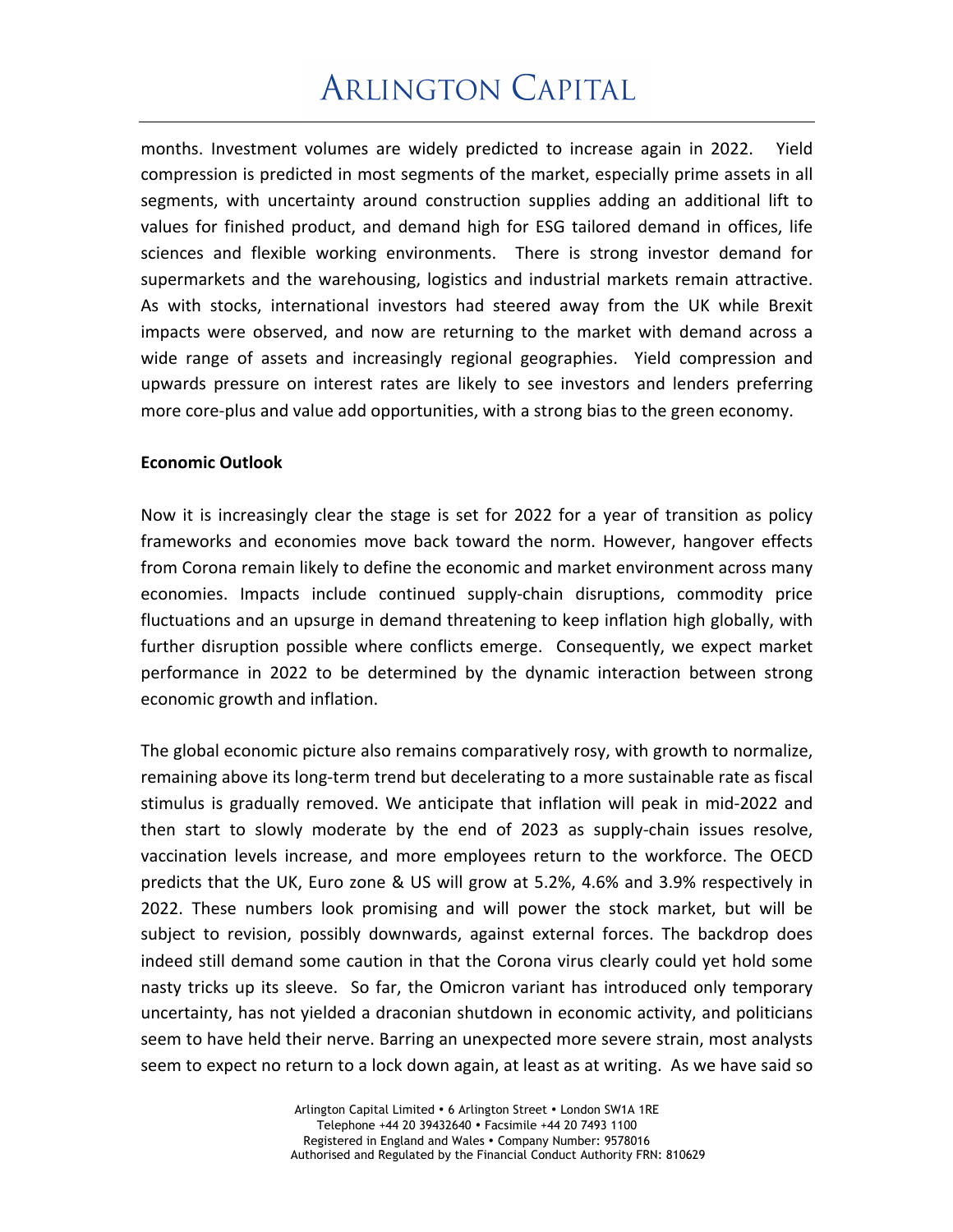many times throughout this pandemic, the risks are elevated, but we remain optimistic about the path forward as we learn to live with the virus, and other factors are managed.

Arlington believes that we are still solidly in 'growthflation' rather than stagflation territory and while growth has slowed recently almost exclusively due to Omicron, it should start recovering in a quarter's time. The big question for this year remains the same as it was a month ago: does Omicron loosen its grip on the world economy, moving demand away from goods and back towards services, cooling inflation a bit, so the Fed can tighten at a stately rather than a panicked pace? We believe the answer is yes... The best argument against an equity crash or asset prices generally remains the same. It is that bond yields are still far enough below earnings yields that a great rush out of stocks seems unlikely.

#### How we see the world in 2022

In a nutshell, the outlook for Europe is as follows: promising, apart from the risks of a new energy crisis. The structural reforms such as debt mutualisation, and more digitisation seem to offer a positive underpinning to EU economies as they grow out of the last crisis. Politically, diplomatically, eyes will be on the new German government, particularly over Ukraine, energy policy and engagement with NATO. There are important elections for the Italian and French presidencies. Don't rule out an upset in the latter if a sensible candidate faces off to Macron in the second round. In France, we expect a hyperactive Macron trying to use the EU Council presidency to try to amend EU fiscal/debt rules ahead of the French election in May.

In the UK, government spending is on the rise with large infrastructure projects and the "levelling up" policy agenda. Towards year-end the UK will successfully join the Trans-Pacific Partnership, although it might not be with Boris as PM! He is certainly walking on thin ice this winter. Away from the headlines, Ann Marie-Trevelyan has been effective in adding to the basket of new trade deals, the re-setting of the geo-political and economic map and disruptions to flows of trade have left opportunities for the City of London, and the EU has extended clearing for the City for at least the next five years, as was widely predicted. On Threadneedle Street, we can expect further rate rises from the Bank of England, which said there was now "a strong case for tightening monetary policy now,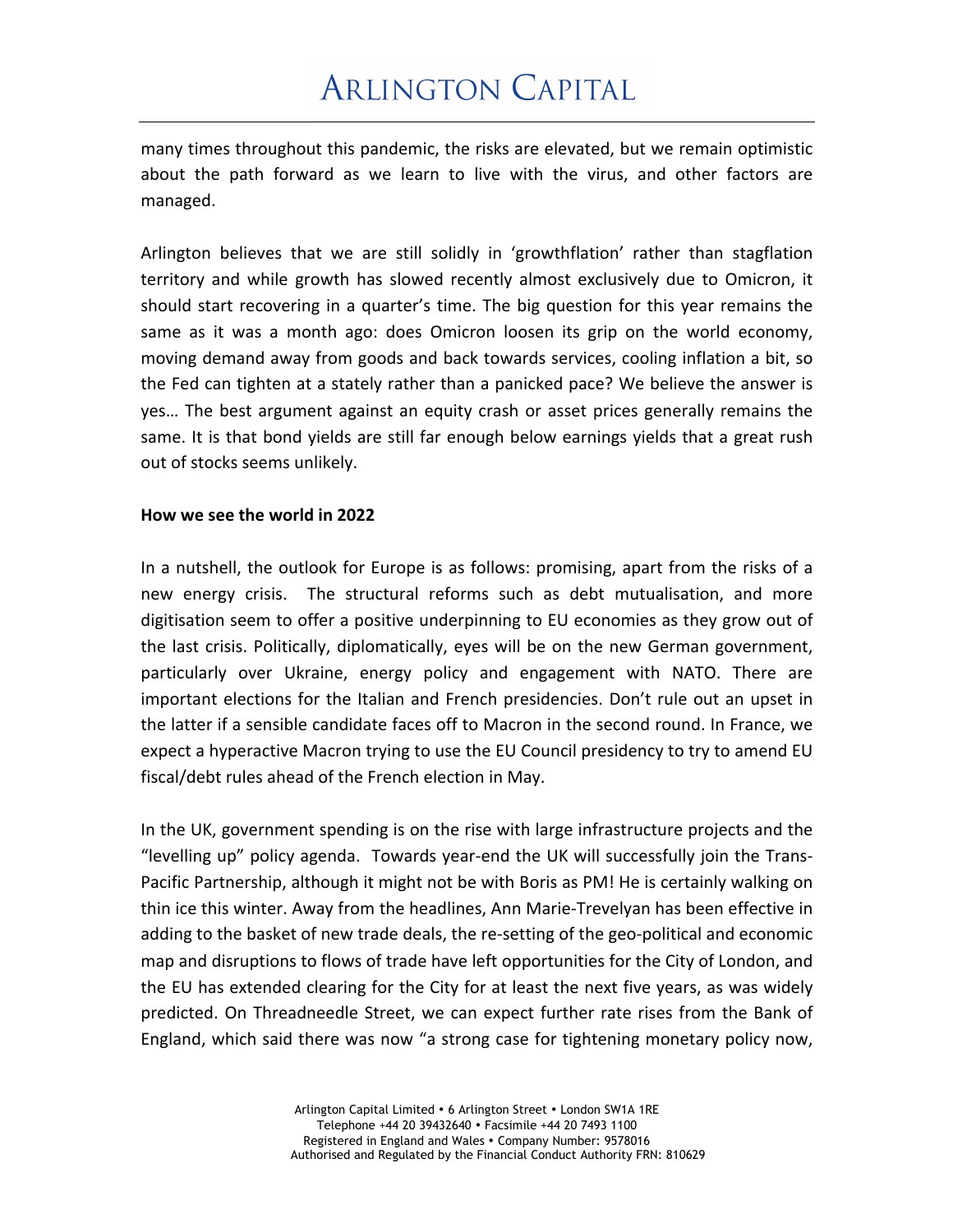## **ARLINGTON CAPITAL**

given the strength of current underlying inflationary pressures and in order to maintain price stability in the medium term".

In the US, it is all about the Fed and the Mid-Term elections. The two combine in that inflation is a political punch bag for both left and right  $-$  putting the Fed under pressure to tighten. It is unlikely that Biden will be able to push through meaningful legislation, so he will focus on regulation, executive orders and foreign policy. On current polling, Republicans should take back both houses, the simple reason being Biden is seen as a weak president, facing serious set-backs at home and abroad, especially on areas where he promised to bring back competence, and "normalcy". At the December Fed meeting, policymakers announced plans to end monthly bond-buying by March and signalled the possibility of increasing the Fed funds rate at least three times in 2022. Biden also plans to reverse Trump's corporate tax reforms, increasing tax on business and pushing equities lower. This monetary and fiscal tightening will also be particularly bad for the bond market this year. The markets have seen the end of a bull run quickly emerge.

China will want to showcase stability ahead of the Winter Olympics (Feb) and then the 20th Party Congress (Nov). With decelerating growth, we expect foreign policy grandstanding, targeted stimulus to avoid a wider financial crisis and social reforms to unleash consumer demand. Given Biden is weak and if the USA and the West are distracted over Ukraine, tensions over Taiwan may rise, but the prospect of an intervention is remote. One does not need to spend much time looking in to the abyss of a hot US China conflict to see that both sides are highly motivated to avoid such a crisis. This in contrast to the Russian adventurism in Ukraine where the cost benefit analysis for the Russian president Putin seems much more weighed towards action. Xi Jinping and Vladimir Putin do not have to try too hard to overstretch the world's only remaining superpower and use the opening gap between the ambitions of the Western alliance led by the USA and its capabilities to decisively project power to mutual advantage. We expect the coming decade to see more instability between the major powers, with regional level power struggles and wider escalation risks. Miscalculation in this realm giving rise to hot wars remains the major global financial risk against which portfolios must be measured in the medium to long term.

> Arlington Capital Limited • 6 Arlington Street • London SW1A 1RE Telephone +44 20 39432640 • Facsimile +44 20 7493 1100 Registered in England and Wales • Company Number: 9578016 Authorised and Regulated by the Financial Conduct Authority FRN: 810629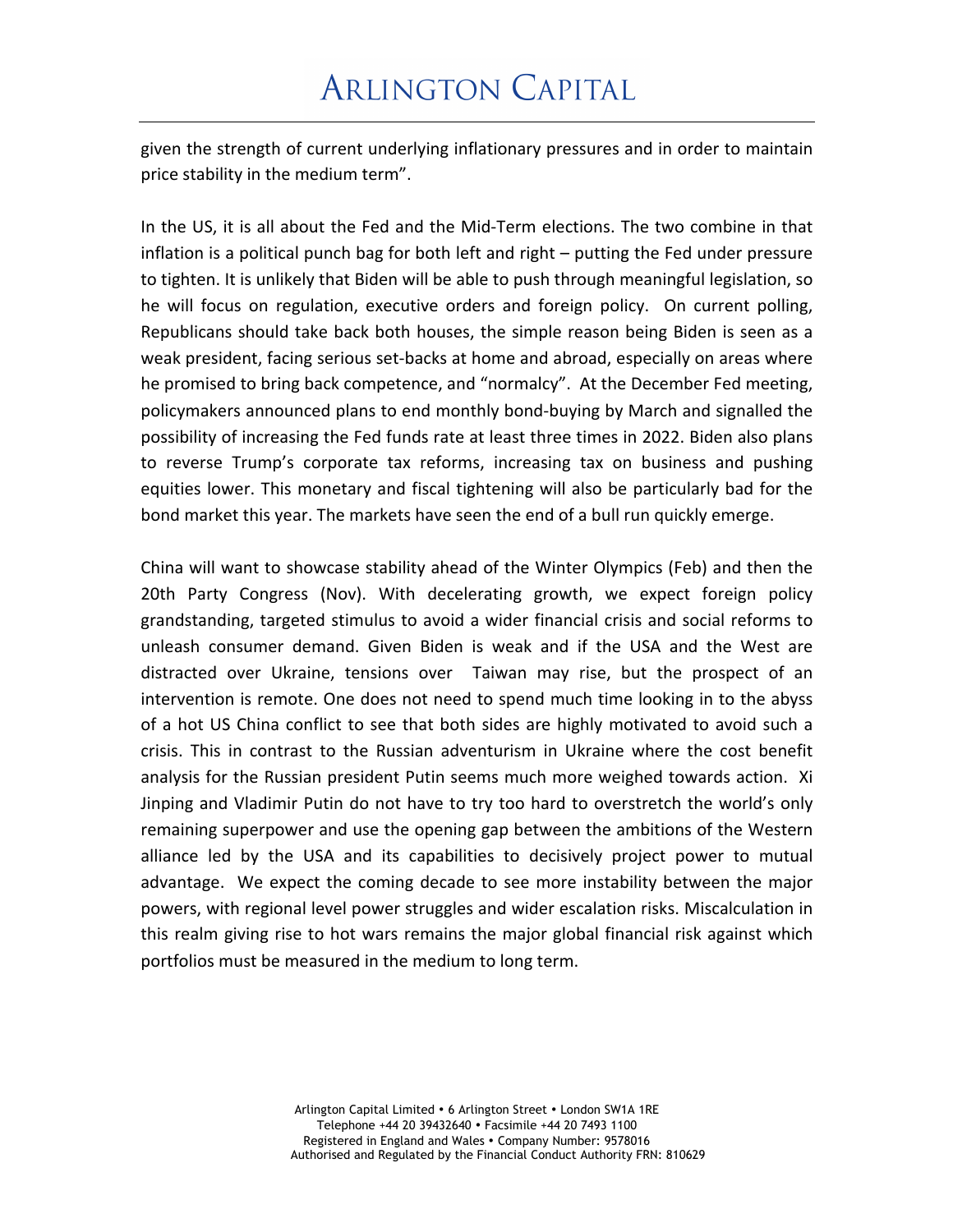#### **Outlook**

These risks aside, major economies are now in a fascinating phase where investment levels are rising, by both companies and governments, productivity looks promising and reshoring is driving corporate spending, partly to mitigate these geo-strategic risks. Combine this with massive green spending kicking off as we transition to a fairer, more circular economy and corporate earnings should be able to grow in 2022. We will be watching inventory numbers very closely throughout the year as at some point supply chains are going to sort themselves out and then firms may hold too much stock, which will necessarily unwind. We expect volatility to remain elevated as markets digest the transition to slower growth and a gradual tightening in monetary policy, which will temporarily knock confidence in the factors above. However, we've said volatility is a risk for the last three years, albeit for a different reason each time! We will be prepared for this and have adopted a strategic cash allocation to take advantage of any cheap stock on offer.

After a strong year for the stock market, some investors may be tempted to switch up their investment strategies, but while a new year has arrived, many of the same dynamics from 2021 persist that currently and could continue to support higher stock prices. Stocks have a better prospect for returns than bonds, thanks to the rising interest rate backdrop. This is because even with the most conservative estimates of inflation, your real return on bonds is negative and the yield on offer from the stock market looks highly attractive in comparison, even if interest rates start to rise. This, in a nutshell, explains our confidence and if there's a dip we'd be looking to add to our holdings. 

In real estate, globally, the market remains underpinned by low interest rates and strong demand for yield and a counter to inflation risk. In the UK again international investors have been returning and investing heavily. London remains the destination of choice, but regionally many major cities are attracting international investors, some for the first time, as these local economies are gaining greater focus from central government. We suspect that where there is an internationally competitive football team, this may also have a positive impact. The film studio market in the UK and Europe has become a key area of expertise, and we are working with multiple investors evaluating projects and execution teams, alongside our more traditional focus on commercial buildings and development.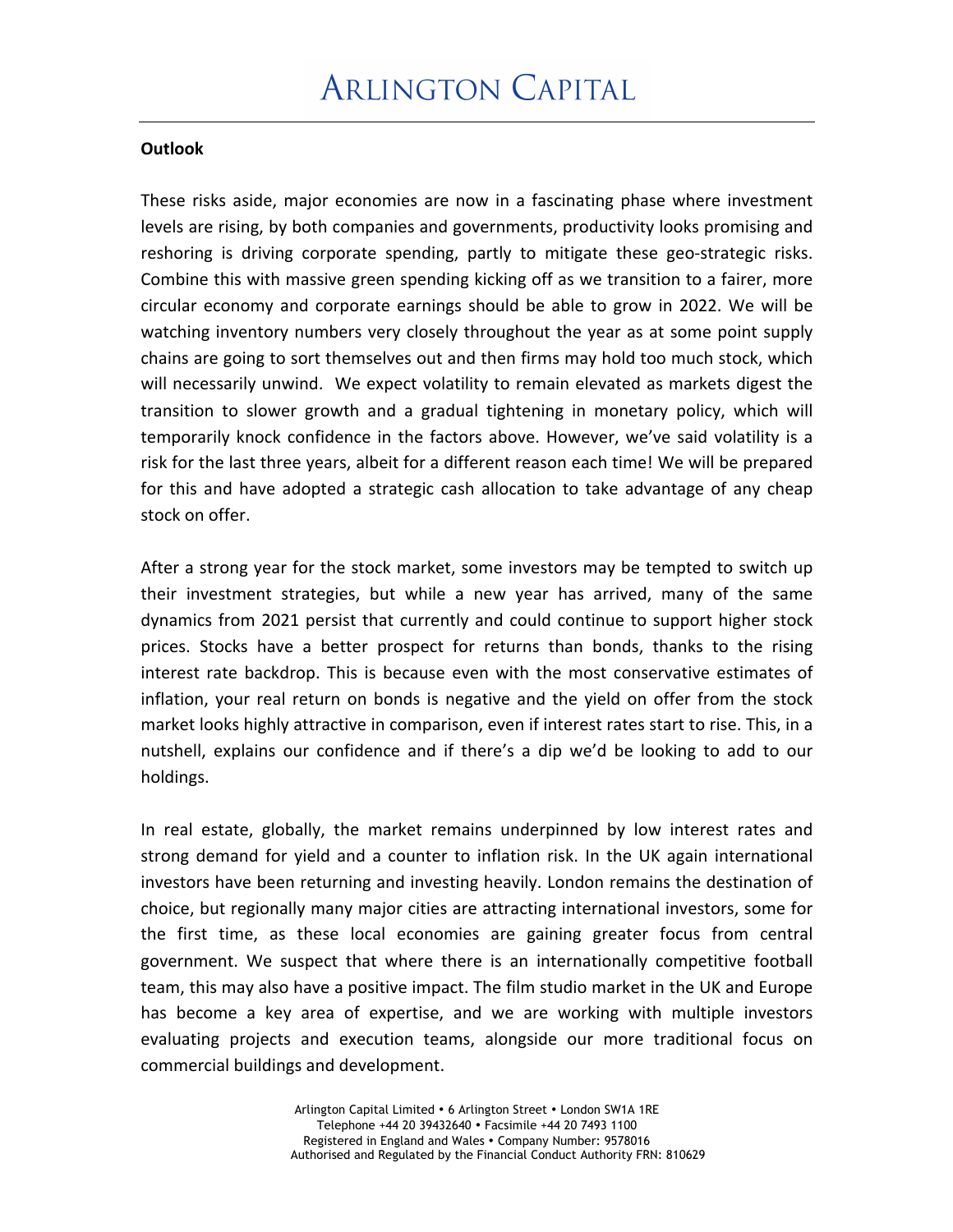The European property markets have so far faired extremely well through the period of the pandemic. Whilst the countries located south of the Alps attract investors with a more opportunistic angle, those just north of the Alps are attracting investors from all parts of the world looking for stability and growth. Arlington Capital's main focus in the real estate domain is directed towards residential multi-family dwellings in the DACH regions, primarily Germany. In 2020 & 2021 rental levels rose by 3.5%+ per square metre compared to the previous years' rates. This was once again outstripped by the sales price increases which levelled out at 8.9%+ showing a marginal decline in comparison to the previous year. We predict the current DACH real estate dynamics to be maintained throughout the year 2022 with some further yield compression to come. In the not unexpected event of an interest rate hike, we can predict a slowing of capital gains, whilst we are not expecting any serious market corrections in the short term.

Overall Arlington Capital continue to focus on risk adjusted yield investment, seeking a steady income with some capital appreciation across our investments. There may be choppy times ahead, but we see our strategies as being fit for purpose in tougher times too. In other words, we can work it out.

#### **Disclaimer**

This material has been prepared by Arlington Capital Limited ("Arlington"). It is for distribution only under such circumstances as may be permitted by applicable law. If this material is distributed outside the UK the protections available under the FSMA 2000 to Retail clients shall not apply. In addition, the compensation scheme available in the UK shall not be available. This product is only suitable for professional clients who are assessed to be capable of making their own investment decisions and understanding the risks involved.

It has no regard to the specific investment objectives, financial situation or particular needs of any recipient. It is published solely for information purposes and is not to be construed as a solicitation or an offer to buy any assets, securities or related financial instruments. No representation or warranty, either expressed or implied, is provided in relation to the accuracy, completeness or reliability of the information contained herein, nor is it intended to be a complete statement or summary of the investments, assets,